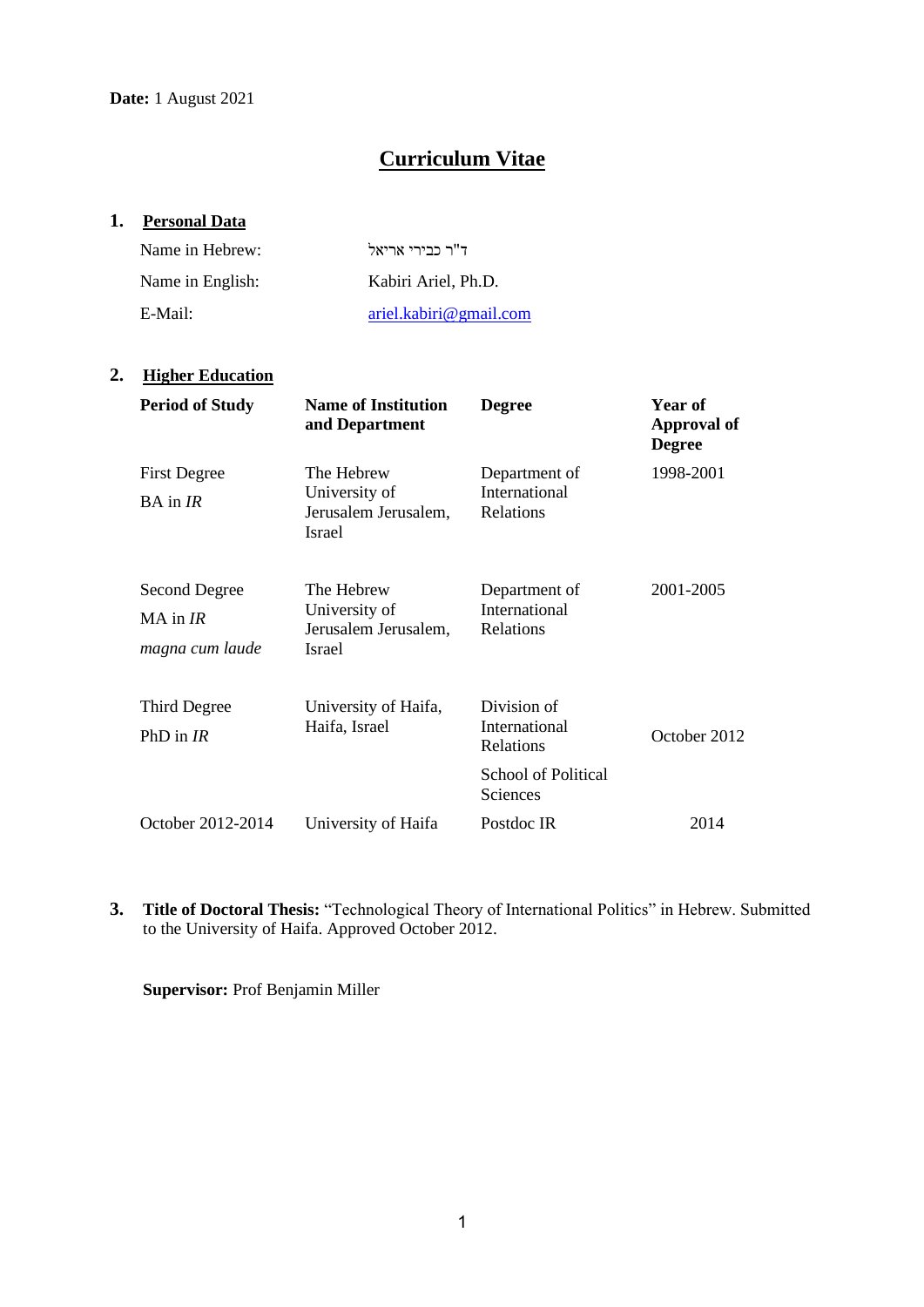| <b>Dates</b>               | <b>Name of Institution and</b><br><b>Department</b> | <b>Position/Rank</b>    | % Position |
|----------------------------|-----------------------------------------------------|-------------------------|------------|
| October,<br>2018           | Western Galilee<br>Academic College                 | Lecturer                | 100%       |
| October<br>2016-2018       | Western Galillee College                            | Faculty member          | 50%        |
| October<br>2015-2016       | Western Galillee College                            | <b>Adjunct Lecturer</b> | 6Hr        |
| October<br>2013-2015       | Western Galillee College                            | <b>Adjunct Lecturer</b> | 2Hr        |
| October 2014<br>$-$ Presnt | University of Haifa                                 | <b>Adjucnt Lecturer</b> | 4Hr        |

# **4. Academic Ranks and Tenure in Institutes of Higher Education**

#### **5. Offices in Academic Administration**

| <b>Dates</b> | <b>Name of Institution and</b><br><b>Department</b> | <b>Position</b>                     |
|--------------|-----------------------------------------------------|-------------------------------------|
| October 2020 | Western Galilee Academic<br>College                 | Member in the Steering<br>Committee |

#### **6. Scholarly Positions and Activities outside the Institution**

4, July, 2021. Member of the Annual Prize Committee of Chaikin Chair for Geostrategy

December 2020 member of the Steering Committee of The National Security Studies Center (NSSC) at the University of Haifa

February 2015: Head of the University of Haifa students' delegation to the

Education for Public Inquiry and International Citizenship (EPIIC) Colloquium at the Institute for Global Leadership (IGS),

Tufts University, Boston

2010-2012:

- Secretary of the Israeli Association for International Studies (IAIS)
- Co-founded the IAIS website and forums: chief contributor to the Science Fiction and International Relations forums
- Contributor to International Security Forum
- Organized the 8th and 9th Annual Conferences, each attended by over 120 participants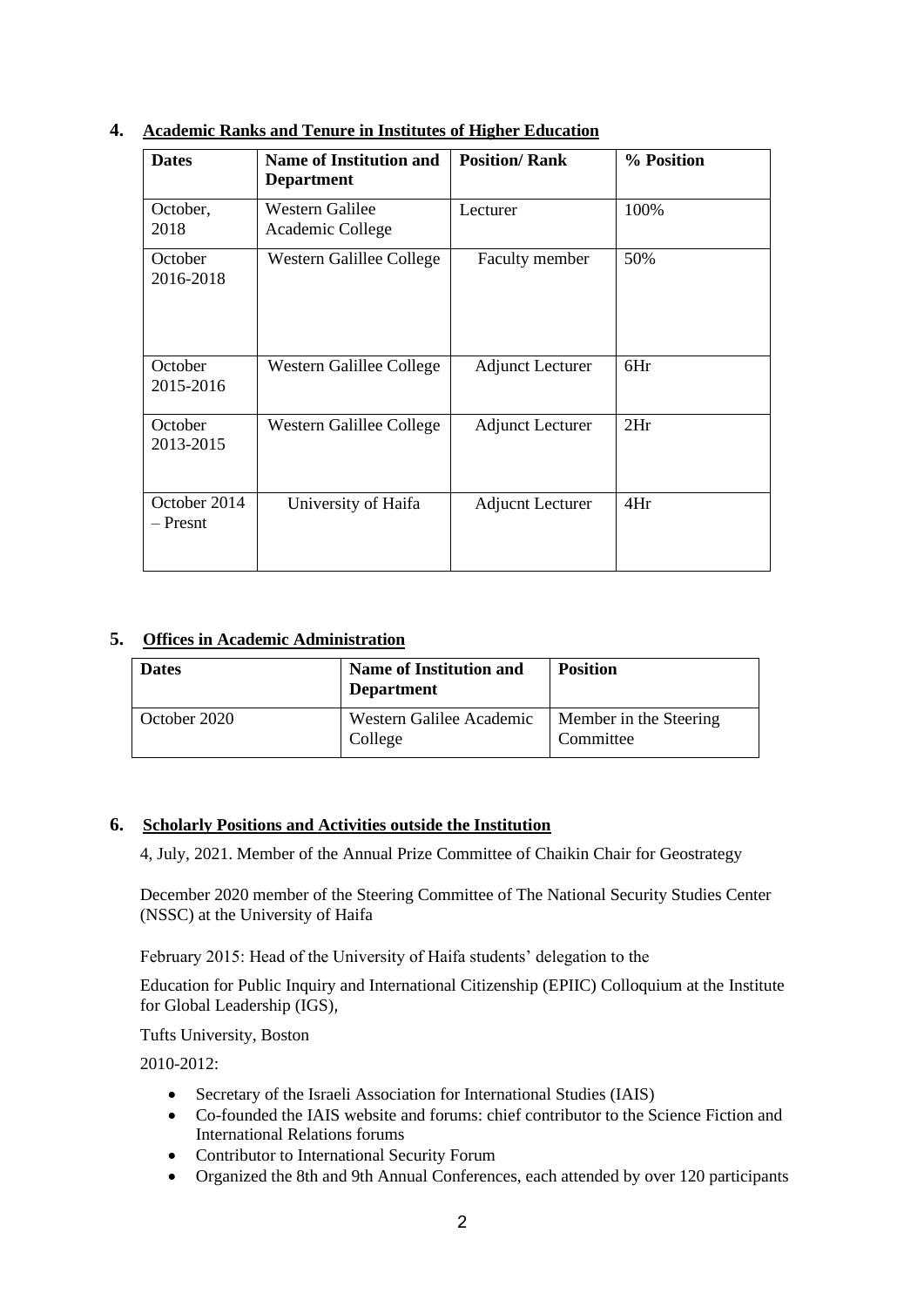2016- Present Oversight committee member IAIS

2010 – Present. International Studies Association (ISA)

2006 – Present. Israeli Association for International Studies (IAIS)

# **7. Participation in Scholarly Conferences**

# a. **Active Participation**

# **International Conferences**

| <b>Date</b>      | <b>Name of Conference</b>                                                                           | <b>Place of</b><br><b>Conference</b>    | Subject of<br><b>Lecture/Discussion</b>                      |
|------------------|-----------------------------------------------------------------------------------------------------|-----------------------------------------|--------------------------------------------------------------|
| December<br>2013 | at "An Open World:<br>Science, Technology and<br>Society in the Light of<br>Niels Bohr's Thoughts," | University of<br>Copenhagen             | "Nano World Order: What to<br>Expect and How to<br>Prepare?" |
| February<br>2009 | <b>ISA Annual Conference</b>                                                                        | New York City,<br><b>Marriott Hotel</b> | "Anarchy is what Technology"<br>make of It,"                 |

#### **Local Conferences**

| <b>Date</b>       | <b>Name of Conference</b>                                                                                                                              | <b>Place of</b><br><b>Conference</b>                    | Subject of<br><b>Lecture/Discussion</b>                                                 |
|-------------------|--------------------------------------------------------------------------------------------------------------------------------------------------------|---------------------------------------------------------|-----------------------------------------------------------------------------------------|
| May 2015          | "Europe Day,"                                                                                                                                          | The University<br>of Haifa.                             | "The European Kantian Peace:<br>Model for the<br>Israeli-<br>A<br>Palestinian Conflict? |
| November<br>2014  | "Multidisciplinary<br>Conference: New<br>Perspectives on the First<br>World War,"                                                                      | The Hebrew<br>University of<br>Jerusalem Mt.<br>Scopus, | "Was 1914 Inevitable? The<br>Technological-Ideational<br>Nexus, 1860-1914"              |
| June 2012         | the 28th Annual<br><b>International Conference</b><br>of the Association for<br>Israel Studies (IAIS),                                                 | University of<br>Haifa,                                 | "Enemies to Friends: The<br>Wendtian Model and the<br>Israeli-Palestinian Conflict"     |
| December<br>2011  | Annual Meeting of the<br>Israeli Association of<br><b>International Studies</b><br>(IAIS),                                                             | Interdisciplinary<br>Center Herzliya                    | "Enemies to Friends: The<br>Wendtian Model and the<br>Israeli-Palestinian Conflict"     |
| December<br>2011  | Seventh Annual<br>Graduate Conference in<br>Political Science,<br><b>International Relations</b><br>and Public Policy in<br>Memory of Yitzhak<br>Rabin | The Hebrew<br>University of<br>Jerusalem Mt.<br>Scopus, | "Enemies to Friends: The<br>Wendtian Model and the<br>Israeli-Palestinian Conflict"     |
| December<br>2009, | the Fifth Annual<br>Graduate Conference in                                                                                                             | The Hebrew<br>University of                             | "Qualitative and Comparative<br>Scientific Inquiry of Social                            |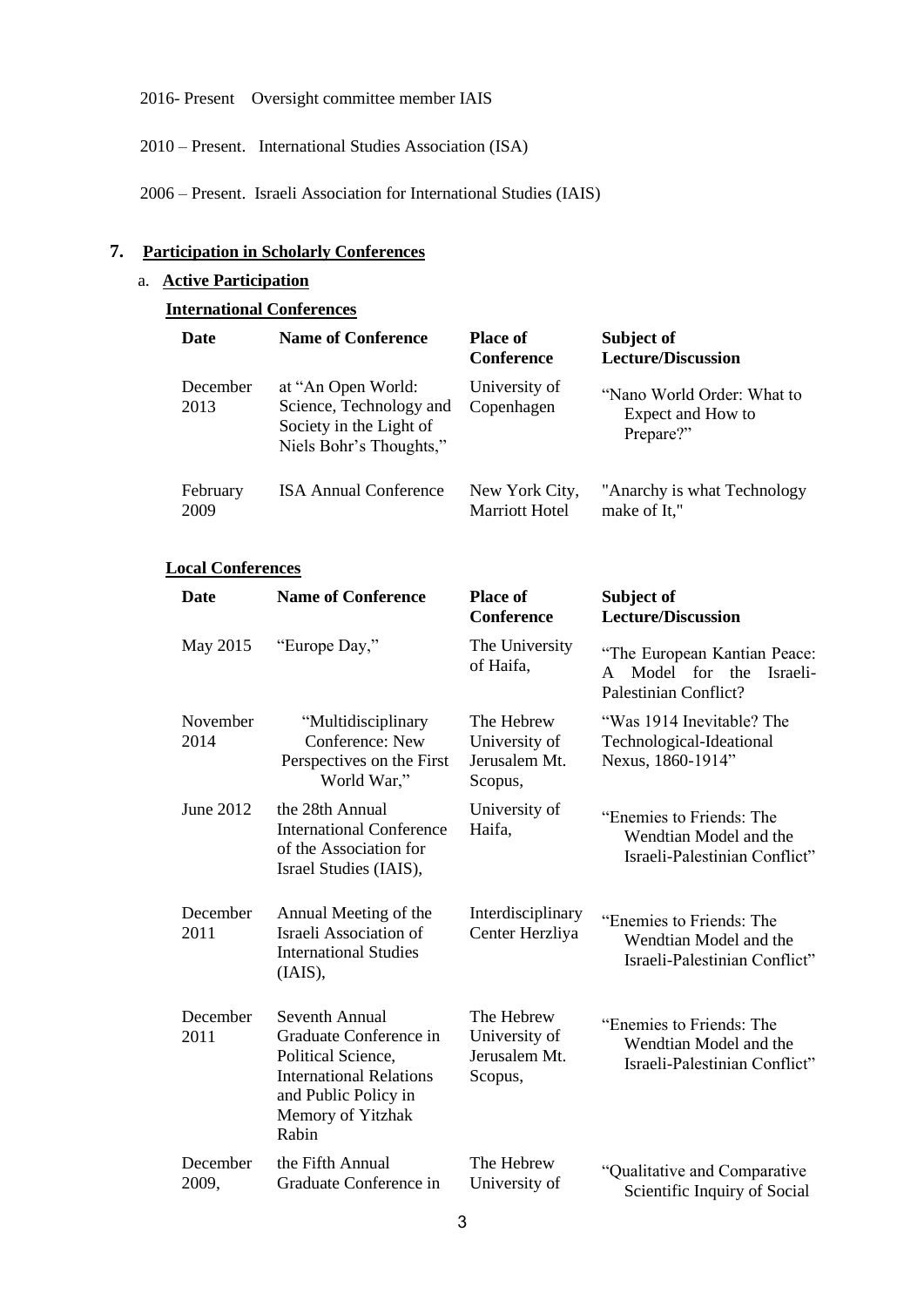| <b>Date</b>      | <b>Name of Conference</b>                                                                                                                                 | <b>Place of</b><br><b>Conference</b>                    | Subject of<br><b>Lecture/Discussion</b>                                                                                                                       |
|------------------|-----------------------------------------------------------------------------------------------------------------------------------------------------------|---------------------------------------------------------|---------------------------------------------------------------------------------------------------------------------------------------------------------------|
|                  | Political Science,<br><b>International Relations</b><br>and Public Policy in<br>Memory of Yitzhak<br>Rabin,                                               | Jerusalem Mt.<br>Scopus,                                | Non-Linear Dynamics: The<br>Neoclassical Realism and<br>the Search for Strange<br>Attractors"                                                                 |
| May 2009,        | the Annual Meeting of<br>the Israeli Association of<br><b>Political Science</b><br>(ISPSA),                                                               | Emek Israel<br>Academic<br>College                      | "Qualitative and Comparative<br>Scientific Inquiry of Social<br>Non-Linear Dynamics: The<br>Neoclassical Realism and<br>the Search for Strange<br>Attractors" |
| May 2009         | Annual Meeting of the<br>Israeli Association of<br><b>International Studies</b><br>(IAIS),                                                                | Tel Aviv<br>University                                  | "Anarchy is What Technology<br>Makes of It: Materialistic<br>Selection of the Social<br><b>Construction of Power</b><br>Politics"                             |
| <b>May 2008</b>  | Annual Meeting of the<br>Israeli Association of<br><b>International Studies</b><br>(IAIS),                                                                | Bar-Ilan<br>University                                  | "Anarchy is What Technology"<br>Makes of It: Materialistic<br>Selection of the Social<br><b>Construction of Power</b><br>Politics"                            |
| January<br>2008, | <b>Third Annual Graduate</b><br>Conference in Political<br>Science, International<br><b>Relations and Public</b><br>Policy in Memory of<br>Yitzhak Rabin, | The Hebrew<br>University of<br>Jerusalem Mt.<br>Scopus, | "Anarchy is What Technology<br>Makes of It: Materialistic<br>Selection of the Social<br><b>Construction of Power</b><br>Politics"                             |

# b. **Organization of Conferences or Sessions**

| Date             | Name of<br><b>Conference</b>                                                                                                                    | <b>Place of</b><br>Conference                           | Subject of<br>Conference                                       | Role                |
|------------------|-------------------------------------------------------------------------------------------------------------------------------------------------|---------------------------------------------------------|----------------------------------------------------------------|---------------------|
| November<br>2020 | <b>Book Launch</b>                                                                                                                              | <b>ZOOM</b>                                             | U.S. Grand-<br><b>Strategy: From</b><br><b>Truman to Trump</b> | Moderator           |
| December<br>2016 | Annual Graduate<br>Conference in<br>Political Science,<br><b>International</b><br>Relations and Public<br>Policy in Memory of<br>Yitzhak Rabin, | The Hebrew<br>University of<br>Jerusalem Mt.<br>Scopus, | Workshop Title:<br>Man, State and<br><b>Waltz</b>              | Workshop<br>Co-lead |
| December<br>2017 | Annual Graduate<br>Conference in<br>Political Science,<br>International<br>Relations and Public                                                 | The Hebrew<br>University of<br>Jerusalem Mt.<br>Scopus, | Workshop Title:<br>Man, State and<br>Waltz                     | Workshop<br>Co-lead |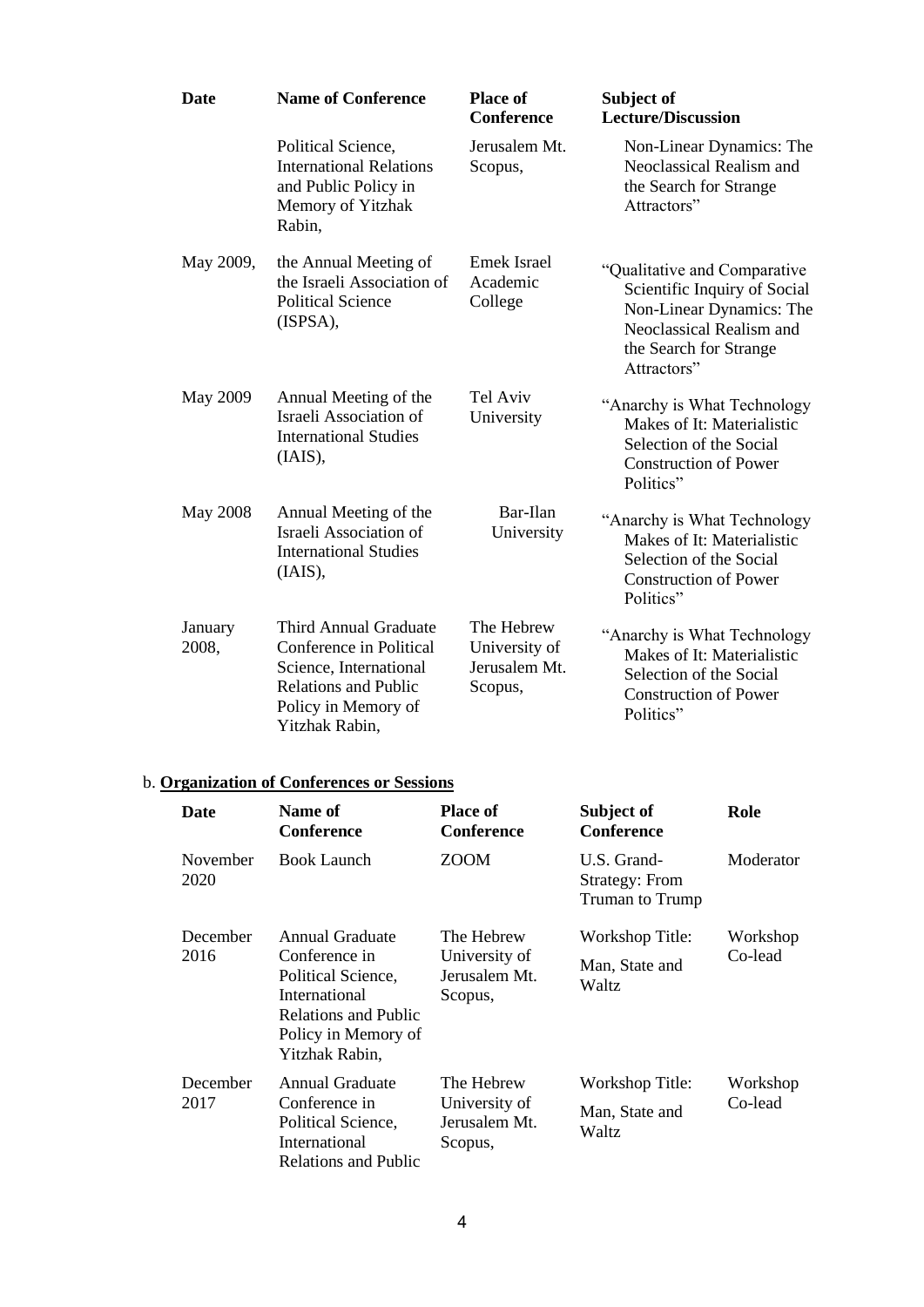| Date     | Name of<br><b>Conference</b>                                     | <b>Place of</b><br><b>Conference</b> | Subject of<br>Conference                                          | Role              |
|----------|------------------------------------------------------------------|--------------------------------------|-------------------------------------------------------------------|-------------------|
|          | Policy in Memory of<br>Yitzhak Rabin,                            |                                      |                                                                   |                   |
| May 2011 | "The Pacification of<br>Europe: Lessons for<br>the Middle East," | University of<br>Haifa               | Attended by more<br>than 50 scholars<br>from Israel and<br>abroad | $Co-$<br>Director |

#### **c. Invited Lectures\ Colloquium Talks**

| Date           | <b>Place of Lecture</b> | <b>Name of Forum</b>                                       | <b>Presentation</b> /<br><b>Comments</b>              |
|----------------|-------------------------|------------------------------------------------------------|-------------------------------------------------------|
| September 2020 | Zoom                    | Great Powers and<br>Middle East Rivalry                    | U.S.- China Rivalry<br>and ME Regional<br>Effects     |
| May 2015       | University of Haifa     | Israel Defense<br>College, Israel<br><b>Defense Forces</b> | The Sources of Great-<br>Power Conduct, 1860-<br>2000 |

# **8. Research Grants**

| Role in<br><b>Research</b> | $Co-$<br><b>Researchers</b>                           | <b>Topic</b>                                                                                                                            | Funded by/<br><b>Amount</b> | Year |
|----------------------------|-------------------------------------------------------|-----------------------------------------------------------------------------------------------------------------------------------------|-----------------------------|------|
| $Co-$                      | Prof. Shaul<br>researcher Horey, Dr.<br>Carmla Lutmar | The Delimitation of<br><b>International Maritime Borders:</b><br>Disputes, Challenges, and<br>Solutions in a Comparative<br>Perspective | 20,000 U.S. \$              | 2020 |

# **Grants Awarded**

| Year      | Name of Grant/Award                                                                                                                                                                                                                                                          |
|-----------|------------------------------------------------------------------------------------------------------------------------------------------------------------------------------------------------------------------------------------------------------------------------------|
| 2009-2012 | Israeli Ministry of Science and Technology Prize in memory of<br>Prof Yuval Ne'eman Full doctoral scholarship awarded for<br>outstanding research proposal 3,000 nis                                                                                                         |
| 2006-2009 | University of Haifa Scholarship<br>Three-year doctoral scholarship 138,000 nis                                                                                                                                                                                               |
| 2008      | Annual Rabin Graduate Conference in Political Science,<br><b>International Relations and Public Policy</b><br>Winner of Best Paper Award<br>"Anarchy is What Technology Makes of It: Materialistic<br>Selection of the Social Construction of Power Politics" 192,000<br>nis |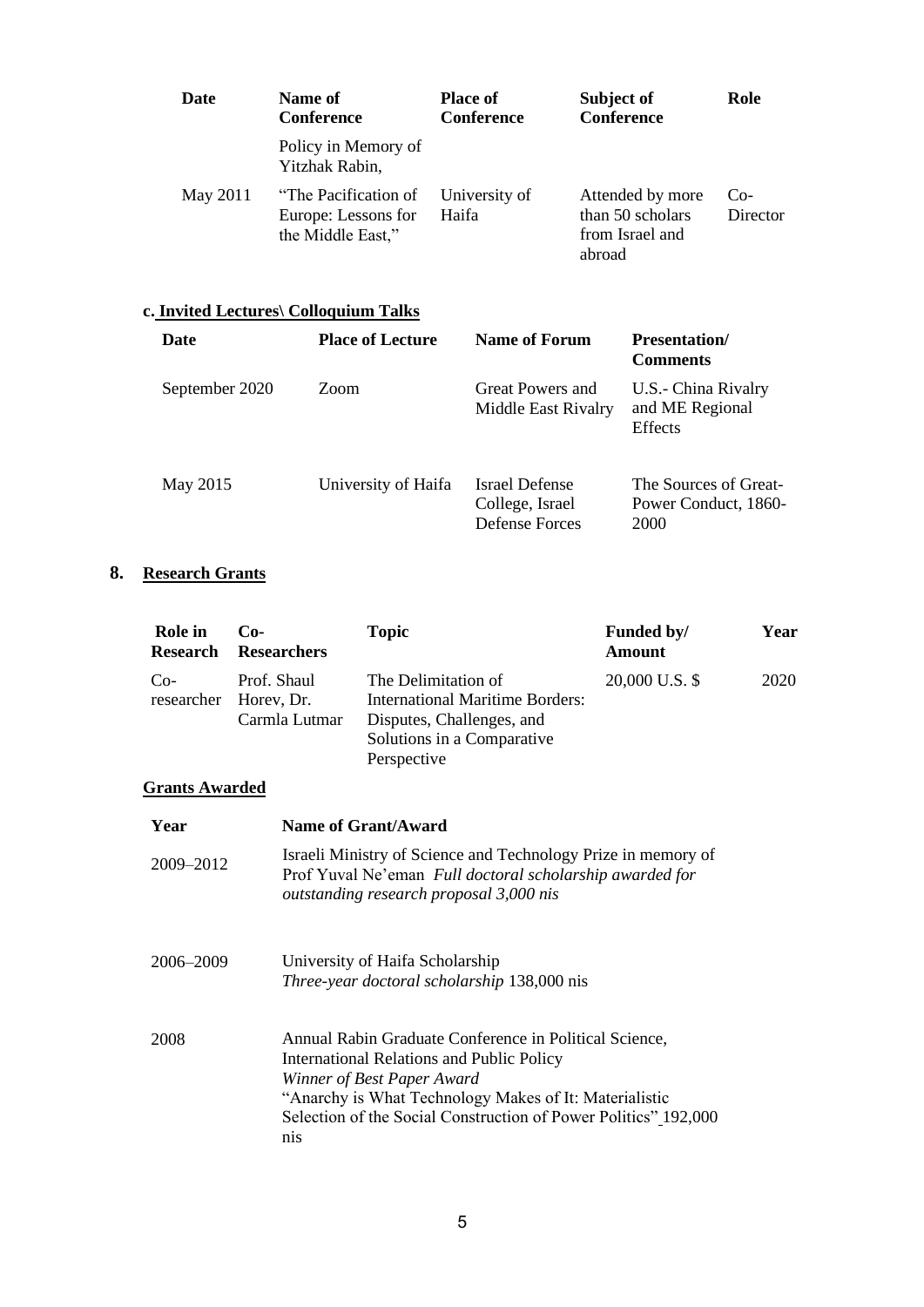# **9. Teaching**

# **Courses Taught in Recent Years**

| Year                  | <b>Name of Course</b>                                             | Type of<br>Course | <b>Degree</b> | <b>Number</b><br>of<br><b>Students</b> |
|-----------------------|-------------------------------------------------------------------|-------------------|---------------|----------------------------------------|
| Pre 2016 -<br>present | Political thought,<br>Governance and politics,<br>Israeli regime, | Lecture           | <b>BA</b>     |                                        |
| 2018-19               | Intro: Political Thought                                          | Lecture           | <b>BA</b>     | 20                                     |
| Summer 2019           |                                                                   |                   |               | 32                                     |
| 2019                  |                                                                   |                   |               | 57                                     |
| Summer 2020           |                                                                   |                   |               | 76                                     |
| 2016-17               | Decision-Making in Foreign<br>Policy                              | Lecture           | <b>BA</b>     | 19                                     |
| 2016-17               | Technology and international Lecture<br>Politics                  |                   | <b>BA</b>     | 12                                     |
| Summer2017            |                                                                   |                   |               | 29                                     |
| 2017-18               |                                                                   |                   |               | 57                                     |
| 2018-19               |                                                                   |                   |               | 86                                     |
| 2019-20               |                                                                   |                   |               | 68                                     |
| 2016-17               | Intro: Government and<br>Politics                                 | Lecture           | BA            | 27                                     |
| Summer 2917           |                                                                   |                   |               | 72                                     |
| Summer 2018           |                                                                   |                   |               |                                        |
| 2018-19               |                                                                   |                   |               | 41                                     |
| Summer 2019           |                                                                   |                   |               | 50                                     |
|                       |                                                                   |                   |               | 48                                     |
| Summer 2017           | Intro: Israeli regime                                             | Lecture           | <b>BA</b>     | 50                                     |
| Summer 2018           |                                                                   |                   |               |                                        |
|                       |                                                                   |                   |               | 39                                     |
| 2017-18               | Intro: International Relations                                    | Lecture           | <b>BA</b>     | 34                                     |
| 2018-19               |                                                                   |                   |               | 45                                     |
| 2019-20               |                                                                   |                   |               | 42                                     |
| 2017-18               | Governance in the $21st$<br>Century                               | Seminar           | <b>BA</b>     | 17                                     |
| 2018-19               | Causes of War                                                     | Lecture           | BA            | 28                                     |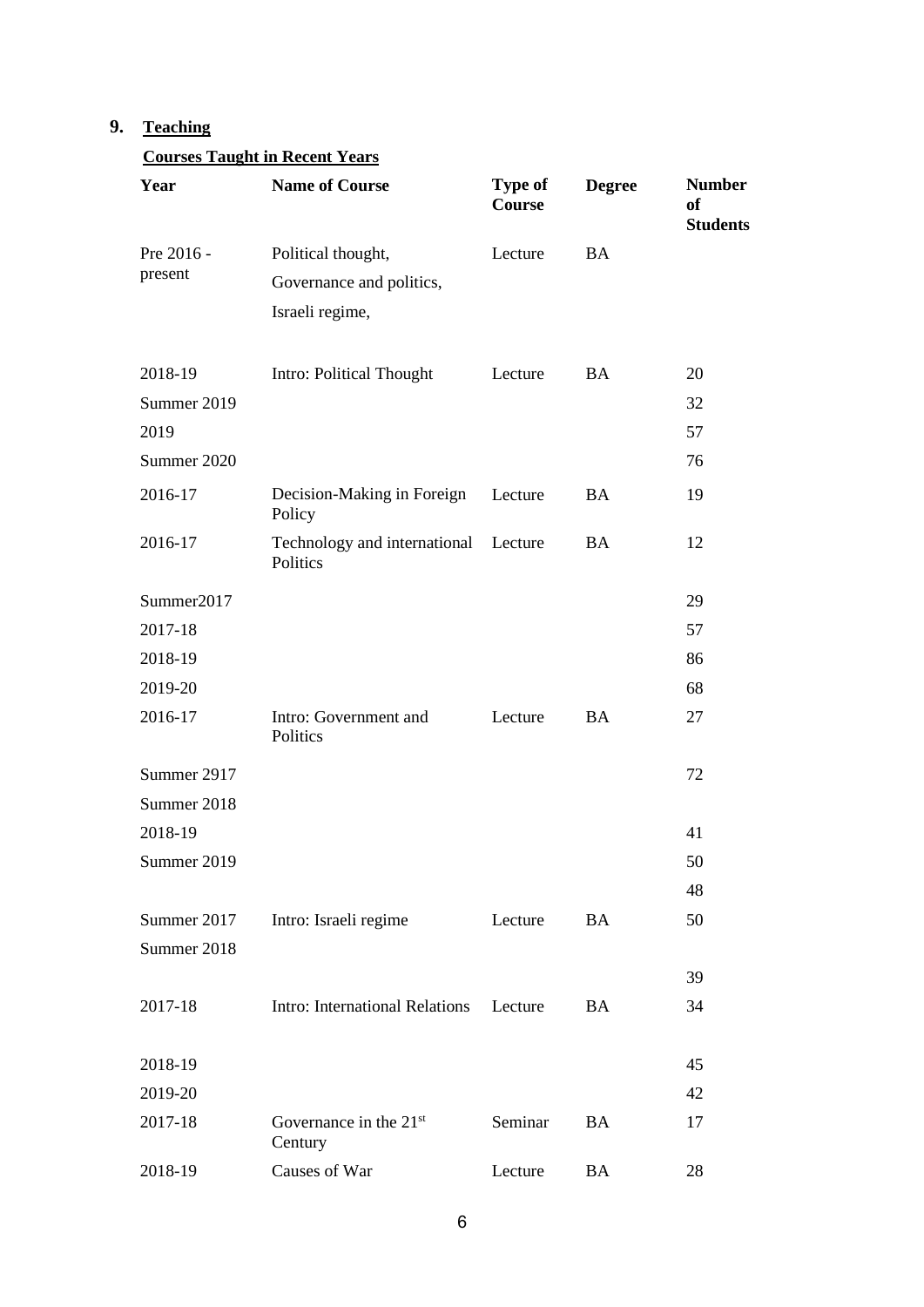| Year            | <b>Name of Course</b>                                | <b>Type of</b><br>Course | <b>Degree</b> | <b>Number</b><br><b>of</b><br><b>Students</b> |
|-----------------|------------------------------------------------------|--------------------------|---------------|-----------------------------------------------|
| 2020            |                                                      |                          |               | 55                                            |
| 2018-19         | Science-Fiction and<br><b>International Politics</b> | Lecture                  | BA            | 40                                            |
| 2019            |                                                      |                          |               | 70                                            |
| 2020 fall       |                                                      |                          |               | 66                                            |
| 2020            | Multiculturalism                                     | Lecture                  | <b>BA</b>     | 24                                            |
| 2020summer      |                                                      |                          |               | 35                                            |
| 2020 Summer     | Scientific Writing                                   | Lecture                  | <b>BA</b>     | 23                                            |
| 2020-1 Fall     |                                                      |                          |               | 23                                            |
| $2021$ - summer | Multiculturalism                                     | Lecture                  | <b>BA</b>     | 90                                            |
| $2021$ - summer | Introduction to international<br>relations           | Lecture                  | <b>BA</b>     | 13                                            |

#### **10. Summary of my Activities and Future Plans**

I am planning to finish writing several papers (see below) derived from my dissertation and to publish a book manuscript under the title: *Technology, Ideas and Great Powers Politics.*

My main research represents a manifold theory of international politics which is based upon the new concept which I refer to as "technological environment." This concept is determined by the relative technological need for territorial resources (high values for quantity and diversion, vs. low) and whether the ability to use the technology to acquire the territorial resources exists (offense and defense, on the one hand, vs. absolute weapons deterrence, on the other). These two conditions function together as a systemic selector in the ongoing competition between the systemic cultures of status-quo and territorial revisionism, respectively. My proposed theory which isolates the technological dimension in IR literature explains the international outcomes of global war and peace, the conditions under which great powers adopt revisionist behavior, and the conditions in which they tend to preserve the status-quo. This theory which is oriented in the neoclassical realist approach integrates material and ideational variables in a logical, consistent, and parsimonious manner and also clarifies and specifies their relative weight and functions. In the pre-1945 era, the industrial environment – which gave incentives and opportunities for expansion – selected the revisionist culture of place under the sun and living space instead of the ideational alternatives of pacifism and collective security, and thus, constitutes a competitive international dynamic. In the post-1945 era, the nuclear environment – which reduces expansion opportunities and incentives – selected the status-quo culture of nuclear taboo and arms control instead of the ideational alternatives of SIOPs, roll-back, disarmament, and nuclear domination, and thus, constitutes a moderate international dynamic. I propose a falsification test for a future case of nanotechnology which is characterized by strong incentives and opportunities for expansion to show that a revisionist culture of world state and global empire will be selected instead of the ideational alternatives of balance of power and preventive (nano) arms control. The theory has unique policy relevance in times of rapid technological change and can help in the development and regulation processes of nanotechnology in its national and international security context.